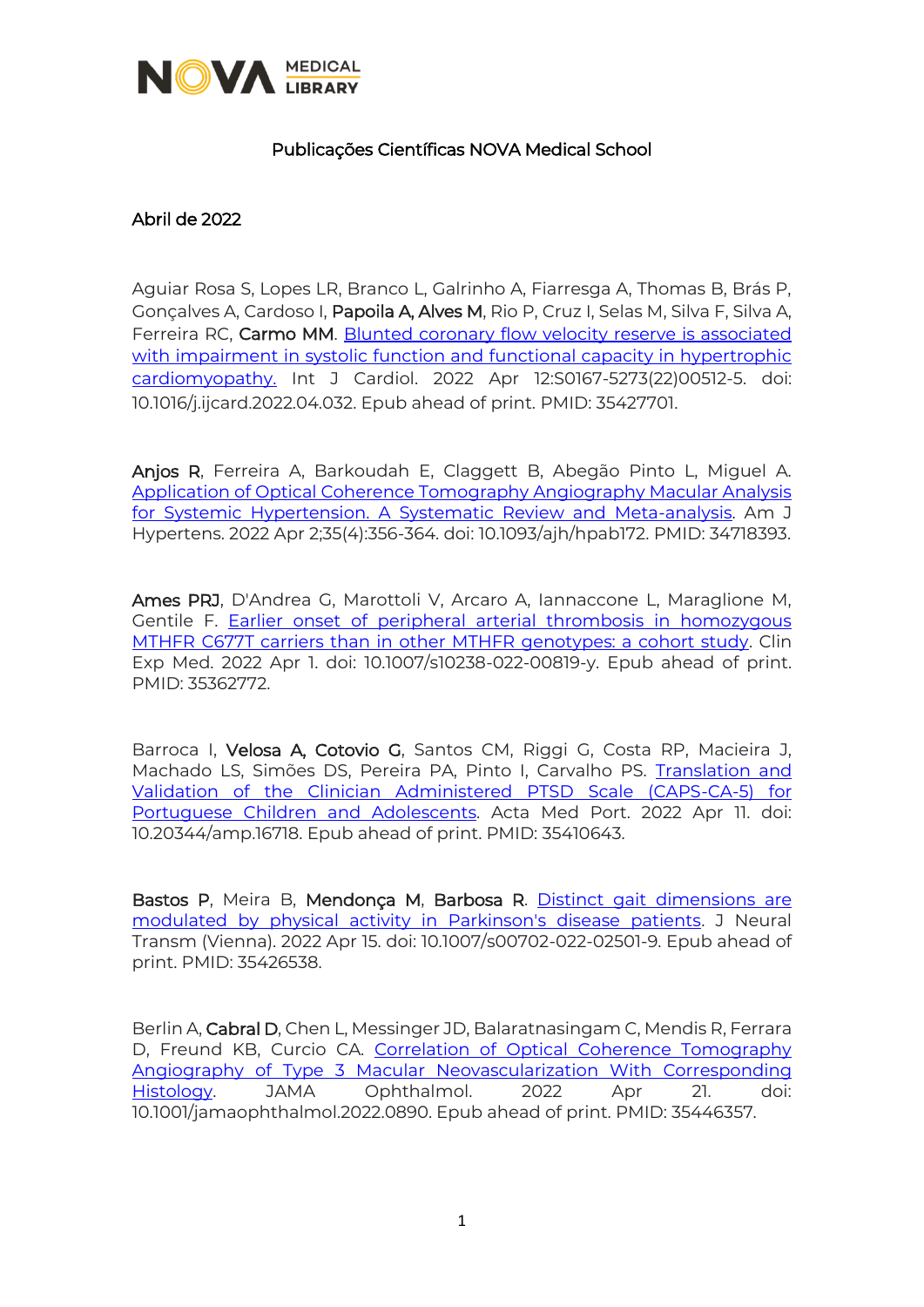

Bilhim T, Betschart P, Lyatoshinsky P, Müllhaupt G, Abt D. [Minimally Invasive](https://link.springer.com/article/10.1007/s00270-021-03052-4)  [Therapies for Benign Prostatic Obstruction: A Review of Currently Available](https://link.springer.com/article/10.1007/s00270-021-03052-4)  [Techniques Including Prostatic Artery Embolization, Water Vapor Thermal](https://link.springer.com/article/10.1007/s00270-021-03052-4)  [Therapy, Prostatic Urethral Lift, Temporary Implantable Nitinol Device and](https://link.springer.com/article/10.1007/s00270-021-03052-4)  [Aquablation.](https://link.springer.com/article/10.1007/s00270-021-03052-4) Cardiovasc Intervent Radiol. 2022 Apr;45(4):415-424. doi: 10.1007/s00270-021-03052-4. Epub 2022 Jan 18. PMID: 35043243.

Braga-Pontes C, Simões-Dias S, Lages M, Guarino MP, Graça P. [Nutrition](https://www.cambridge.org/core/journals/public-health-nutrition/article/nutrition-education-strategies-to-promote-vegetable-consumption-in-preschool-children-the-veggies4myheart-project/90933C2A7B15BC5E698A239073269D6A)  [education strategies to promote vegetable consumption in preschool](https://www.cambridge.org/core/journals/public-health-nutrition/article/nutrition-education-strategies-to-promote-vegetable-consumption-in-preschool-children-the-veggies4myheart-project/90933C2A7B15BC5E698A239073269D6A)  [children: the Veggies4myHeart project.](https://www.cambridge.org/core/journals/public-health-nutrition/article/nutrition-education-strategies-to-promote-vegetable-consumption-in-preschool-children-the-veggies4myheart-project/90933C2A7B15BC5E698A239073269D6A) Public Health Nutr. 2022 Apr;25(4):1061-1070. doi: 10.1017/S1368980021004456. Epub 2021 Oct 27. PMID: 34702425.

Bugalho A, Guedes F, Freitas F, Rodrigues LV, Clementeson PF, Eberhardt R, Cepeda Ribeiro J. [LINEAR ENDOSONOGRAPHY IN LUNG CANCER: A](https://pjctvs.com/index.php/journal/article/view/239)  [COMPREHENSIVE REVIEW.](https://pjctvs.com/index.php/journal/article/view/239) Port J Card Thorac Vasc Surg. 2022 Apr 11;29(1):35- 43. doi: 10.48729/pjctvs.239. PMID: 35471220.

Cardoso FS, Fidalgo P, Bagshaw SM, Gottfried M, Tujios S, Olson JC, Lee WM, Karvellas CJ; U.S. Acute Liver Failure Study Group[. Persistent But Not Transient](https://journals.lww.com/ccmjournal/Abstract/9900/Persistent_But_Not_Transient_Acute_Kidney_Injury.6.aspx)  [Acute Kidney Injury Was Associated With Lower Transplant-Free Survival in](https://journals.lww.com/ccmjournal/Abstract/9900/Persistent_But_Not_Transient_Acute_Kidney_Injury.6.aspx)  [Patients With Acute Liver Failure: A Multicenter Cohort Study.](https://journals.lww.com/ccmjournal/Abstract/9900/Persistent_But_Not_Transient_Acute_Kidney_Injury.6.aspx) Crit Care Med. 2022 Apr 21. doi: 10.1097/CCM.0000000000005563. Epub ahead of print. PMID: 35446272.

Cardoso Borges F, Alves da Costa F, Ramos A, Ramos C, Bernardo C, Brito C, Mayer-da-Silva A, Furtado C, Ferreira AR, Martins-Branco D, Miranda A, Lourenço A. [Real-world effectiveness of palbociclib plus fulvestrant in](https://www.ncbi.nlm.nih.gov/pmc/articles/PMC8859011/)  [advanced breast cancer: Results from a population-based cohort study.](https://www.ncbi.nlm.nih.gov/pmc/articles/PMC8859011/)  [Breast.](https://www.ncbi.nlm.nih.gov/pmc/articles/PMC8859011/) 2022 Apr;62:135-143. doi: 10.1016/j.breast.2022.02.005. Epub 2022 Feb 8. PMID: 35182993; PMCID: PMC8859011.

Chegão A, Guarda M, Alexandre BM, Shvachiy L, Temido-Ferreira M, Marques-Morgado I, Fernandes Gomes B, Matthiesen R, Lopes LV, Florindo PR, Gomes RA, Gomes-Alves P, Coelho JE, Outeiro TF, Vicente Miranda H. [Glycation](https://www.nature.com/articles/s41531-022-00314-x)  [modulates glutamatergic signaling and exacerbates Parkinson's disease-like](https://www.nature.com/articles/s41531-022-00314-x)  [phenotypes.](https://www.nature.com/articles/s41531-022-00314-x) NPJ Parkinsons Dis. 2022 Apr 25;8(1):51. doi: 10.1038/s41531-022- 00314-x. PMID: 35468899.

Chone JS, Abecasis AB, Varandas L. [Determinants of Late HIV Presentation at](https://www.mdpi.com/1660-4601/19/8/4568)  [Ndlavela Health Center](https://www.mdpi.com/1660-4601/19/8/4568) in Mozambique. Int J Environ Res Public Health. 2022 Apr 11;19(8):4568. doi: 10.3390/ijerph19084568. PMID: 35457436; PMCID: PMC9031287.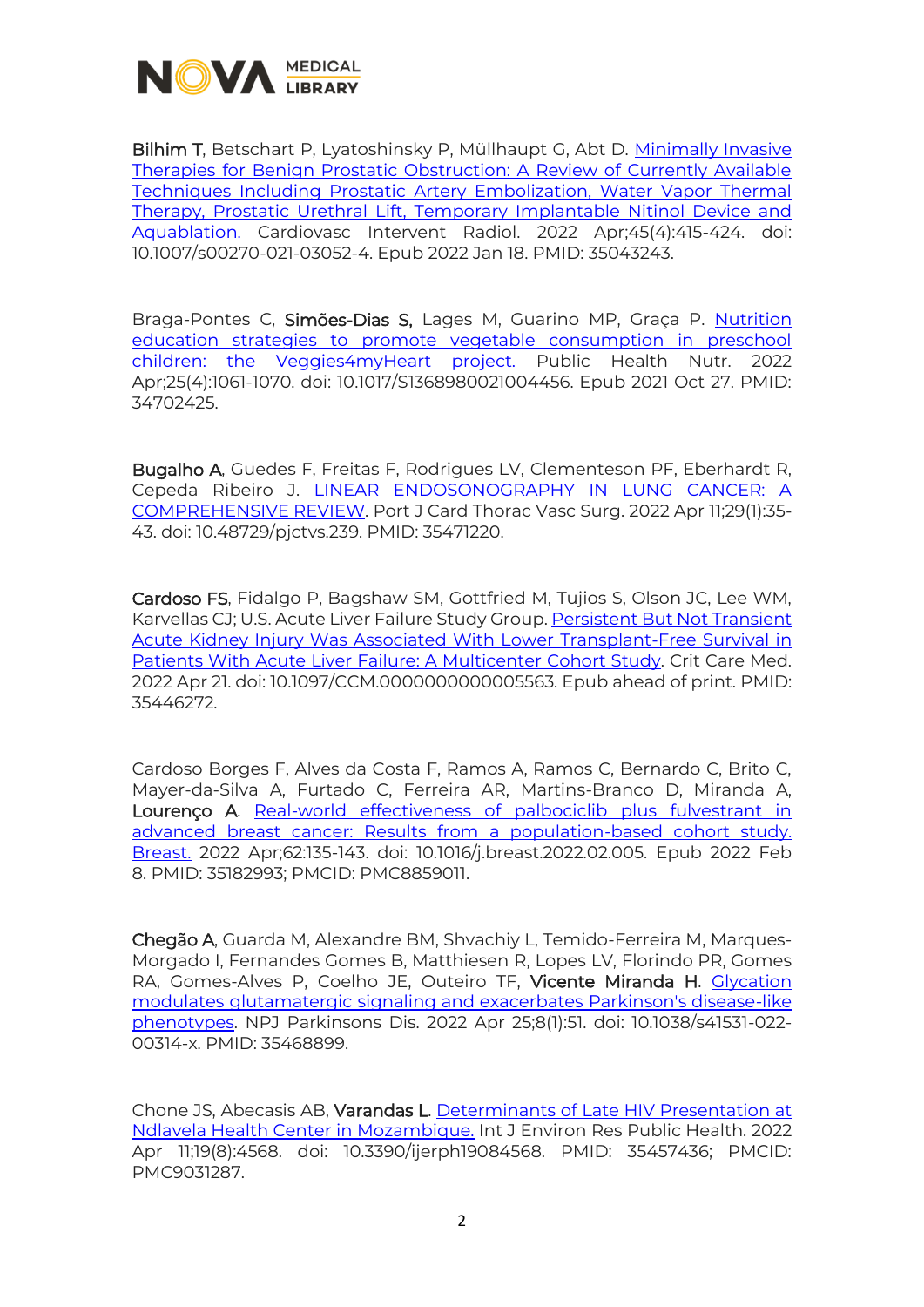

Coelho M, Oliveira C, Coscueta ER, Fernandes J, Pereira RN, Teixeira JA, Rodrigues AS, Pintado ME. [Bioactivity and Bioaccessibility of Bioactive](https://www.mdpi.com/2304-8158/11/7/1064)  [Compounds in Gastrointestinal Digestion of Tomato Bagasse Extracts.](https://www.mdpi.com/2304-8158/11/7/1064) Foods. 2022 Apr 6;11(7):1064. doi: 10.3390/foods11071064. PMID: 35407151.

Costa JA, Brito J, Nakamura FY, Dores H, Rebelo A. [Associations between 24-h](https://onlinelibrary.wiley.com/doi/10.1111/sms.14116)  [heart rate variability and aerobic fitness in high-level female soccer players.](https://onlinelibrary.wiley.com/doi/10.1111/sms.14116) Scand J Med Sci Sports. 2022 Apr;32 Suppl 1:140-149. doi: 10.1111/sms.14116. Epub 2021 Dec 23. PMID: 34923673.

Crisóstomo L, Bourgery M, Rato L, Raposo JF, Batterham RL, Kotaja N, Alves MG. [Testicular "Inherited Metabolic Memory" of Ancestral High-Fat Diet Is](https://www.mdpi.com/2227-9059/10/4/909)  [Associated with Sperm sncRNA Content.](https://www.mdpi.com/2227-9059/10/4/909) Biomedicines. 2022 Apr 15;10(4):909. doi: 10.3390/biomedicines10040909. PMID: 35453658; PMCID: PMC9027117.

De Thurah A, Bosch P, Marques A, Meissner Y, Mukhtyar CB, Knitza J, Najm A, Østerås N, Pelle T, Knudsen LR, Šmucrová H, Berenbaum F, Jani M, Geenen R, Krusche M, Pchelnikova P, de Souza S, Badreh S, Wiek D, Piantoni S, Gwinnutt JM, Duftner C, Canhão HM, Quartuccio L, Stoilov N, Prior Y, Bijlsma JW, Zabotti A, Stamm TA, Dejaco C. 2022 EULAR points to consider for remote care in [rheumatic and musculoskeletal diseases.](https://ard.bmj.com/content/early/2022/04/24/annrheumdis-2022-222341) Ann Rheum Dis. 2022 Apr 25:annrheumdis-2022-222341. doi: 10.1136/annrheumdis-2022-222341. Epub ahead of print. PMID: 35470160.

Fernandes J, Canena J, Moreira M, Alexandrino G, Figueiredo L, Araújo T, Lourenço L, Horta D, Lopes L. Needle knife fistulotomy in flat and diverticular [papillae: Is it time for redemption?](https://www.sciencedirect.com/science/article/pii/S1499387221002009?via%3Dihub) Hepatobiliary Pancreat Dis Int. 2022 Apr;21(2):175-181. doi: 10.1016/j.hbpd.2021.11.001. Epub 2021 Nov 5. PMID: 34799254.

Ferreira I, Machado de Oliveira R, Carvalho AS, Teshima A, Beck HC, Matthiesen R, Costa-Silva B, Macedo MP. [Messages from the Small Intestine Carried by](https://pubs.acs.org/doi/10.1021/acs.jproteome.1c00353)  [Extracellular Vesicles in Prediabetes: A Proteomic Portrait.](https://pubs.acs.org/doi/10.1021/acs.jproteome.1c00353) J Proteome Res. 2022 Apr 1;21(4):910-920. doi: 10.1021/acs.jproteome.1c00353. Epub 2022 Mar 9. PMID: 35263542; PMCID: PMC8982452.

Ferreira J, Placido AI, Afreixo V, Ribeiro-Vaz I, Roque F, Herdeiro MT. [Descriptive](https://www.mdpi.com/2079-6382/11/4/477)  [Analysis of Adverse Drug Reactions Reports of the Most Consumed Antibiotics](https://www.mdpi.com/2079-6382/11/4/477)  [in Portugal, Prescribed for Upper Airway Infections.](https://www.mdpi.com/2079-6382/11/4/477) Antibiotics (Basel). 2022 Apr 2;11(4):477. doi: 10.3390/antibiotics11040477. PMID: 35453228; PMCID: PMC9028170.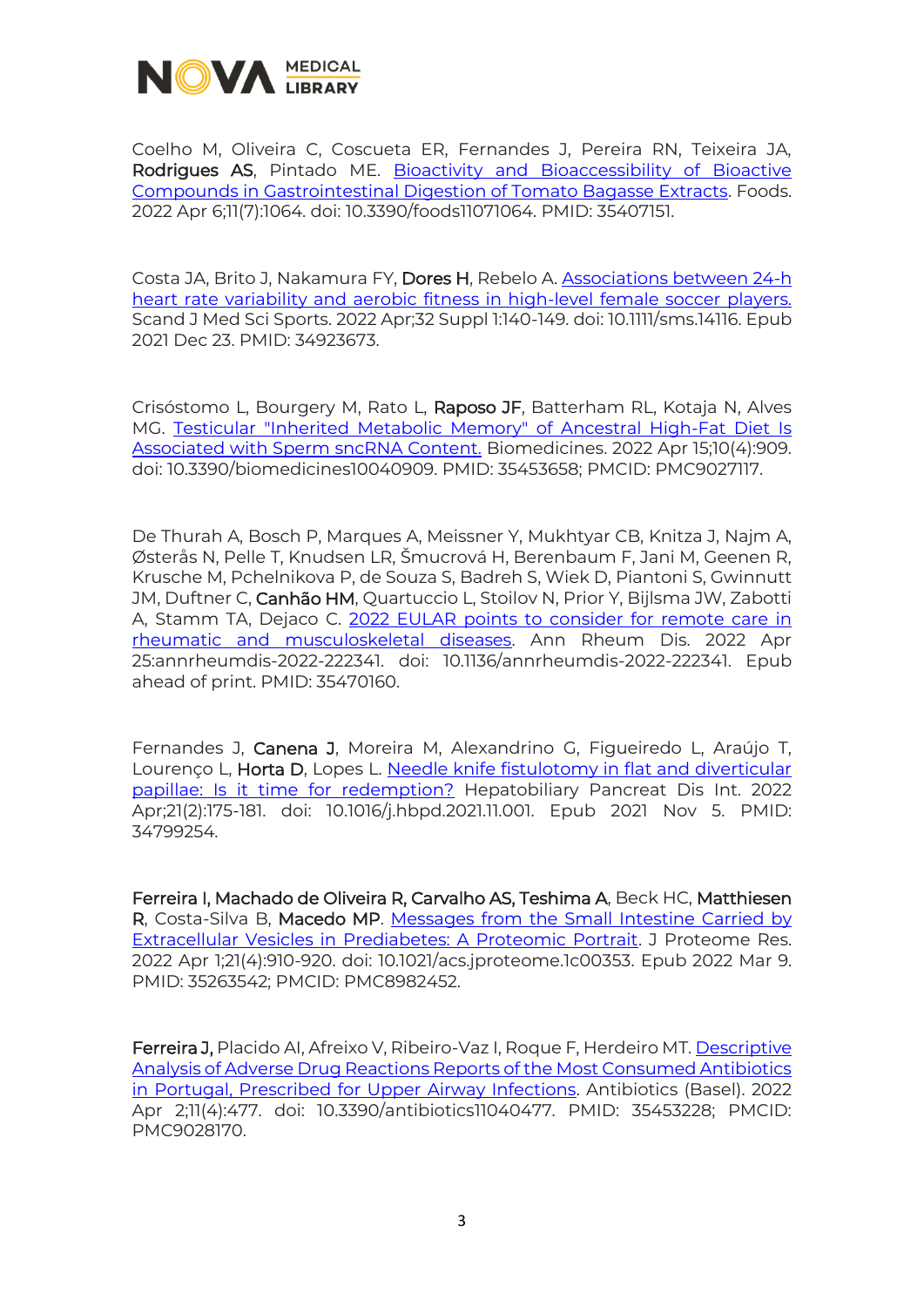

Gomes F, Ashorn P, Askari S, Belizan JM, Boy E, Cormick G, Dickin KL, Driller-Colangelo AR, Fawzi W, Hofmeyr GJ, Humphrey J, Khadilkar A, Mandlik R, Neufeld LM, Palacios C, Roth DE, Shlisky J, Sudfeld CR, Weaver C, Bourassa MW[. Calcium supplementation for the prevention of hypertensive disorders of](https://nyaspubs.onlinelibrary.wiley.com/doi/10.1111/nyas.14733)  [pregnancy: current evidence and programmatic considerations.](https://nyaspubs.onlinelibrary.wiley.com/doi/10.1111/nyas.14733) Ann N Y Acad Sci. 2022 Apr;1510(1):52-67. doi: 10.1111/nyas.14733. Epub 2022 Jan 8. PMID: 35000200.

Gomes F, Agustina R, Black RE, Christian P, Dewey KG, Kraemer K, Shankar AH, Smith E, Tumilowicz A, Bourassa MW. [Effect of multiple micronutrient](https://www.cambridge.org/core/journals/public-health-nutrition/article/effect-of-multiple-micronutrient-supplements-vs-iron-and-folic-acid-supplements-on-neonatal-mortality-a-reanalysis-by-iron-dose/B75D895AC8696848CBB4E429A31AB722)  supplements vs iron and folic acid supplements on neonatal mortality: a [reanalysis by iron dose.](https://www.cambridge.org/core/journals/public-health-nutrition/article/effect-of-multiple-micronutrient-supplements-vs-iron-and-folic-acid-supplements-on-neonatal-mortality-a-reanalysis-by-iron-dose/B75D895AC8696848CBB4E429A31AB722) Public Health Nutr. 2022 Apr 25:1-13. doi: 10.1017/S1368980022001008. Epub ahead of print. PMID: 35466910.

Gouveia C, Norte S, Arcângelo J, Alves P, Tavares D. [Kingella kingae](https://journals.lww.com/pidj/Fulltext/9900/Kingella_kingae_Tenosynovitis__No_Need_for.34.aspx)  [Tenosynovitis: No Need for Surgical Management?](https://journals.lww.com/pidj/Fulltext/9900/Kingella_kingae_Tenosynovitis__No_Need_for.34.aspx) Pediatr Infect Dis J. 2022 Apr 7. doi: 10.1097/INF.0000000000003547. Epub ahead of print. PMID: 35389939.

Guerreiro Í, Ferreira-Pêgo C, Carregosa D, Santos CN, Menezes R, Fernandes AS, Costa JG. [Polyphenols and Their Metabolites in Renal Diseases: An Overview.](https://www.mdpi.com/2304-8158/11/7/1060)  [Foods.](https://www.mdpi.com/2304-8158/11/7/1060) 2022 Apr 6;11(7):1060. doi: 10.3390/foods11071060. PMID: 35407148.

Guidet B, Jung C, Flaatten H, Fjølner J, Artigas A, Pinto BB, Schefold JC, Beil M, Sigal S, van Heerden PV, Szczeklik W, Joannidis M, Oeyen S, Kondili E, Marsh B, Andersen FH, Moreno R, Cecconi M, Leaver S, De Lange DW, Boumendil A; VIP2 and COVIP study group[s. Increased 30-day mortality in very old ICU](https://link.springer.com/article/10.1007/s00134-022-06642-z)  [patients with COVID-19 compared to patients with respiratory failure without](https://link.springer.com/article/10.1007/s00134-022-06642-z)  [COVID-19.](https://link.springer.com/article/10.1007/s00134-022-06642-z) Intensive Care Med. 2022 Apr;48(4):435-447. doi: 10.1007/s00134- 022-06642-z. Epub 2022 Feb 26. Erratum in: Intensive Care Med. 2022 Mar 31;: PMID: 35218366; PMCID: PMC8881896.

Hetherington A, Cardoso FS, Lester ELW, Karvellas CJ. [Liver trauma in the](https://journals.lww.com/co-criticalcare/Abstract/2022/04000/Liver_trauma_in_the_intensive_care_unit.12.aspx)  [intensive care unit. Curr Opin Crit Care.](https://journals.lww.com/co-criticalcare/Abstract/2022/04000/Liver_trauma_in_the_intensive_care_unit.12.aspx) 2022 Apr 1;28(2):184-189. doi: 10.1097/MCC.0000000000000928. PMID: 35142725.

Jonas RA, Barkovich E, Choi AD, Griffin WF, Riess J, Marques H, Chang HJ, Choi JH, Doh JH, Her AY, Koo BK, Nam CW, Park HB, Shin SH, Cole J, Gimelli A, Khan MA, Lu B, Gao Y, Nabi F, Nakazato R, Schoepf UJ, Driessen RS, Bom MJ, Thompson RC, Jang JJ, Ridner M, Rowan C, Avelar E, Généreux P, Knaapen P, de Waard GA, Pontone G, Andreini D, Guglielmo M, Al-Mallah MH, Jennings RS, Crabtree TR, Earls JP. [The effect of scan and patient parameters on the](https://www.sciencedirect.com/science/article/pii/S0899707122000250?via%3Dihub)  [diagnostic performance of AI for detecting coronary stenosis on coronary CT](https://www.sciencedirect.com/science/article/pii/S0899707122000250?via%3Dihub)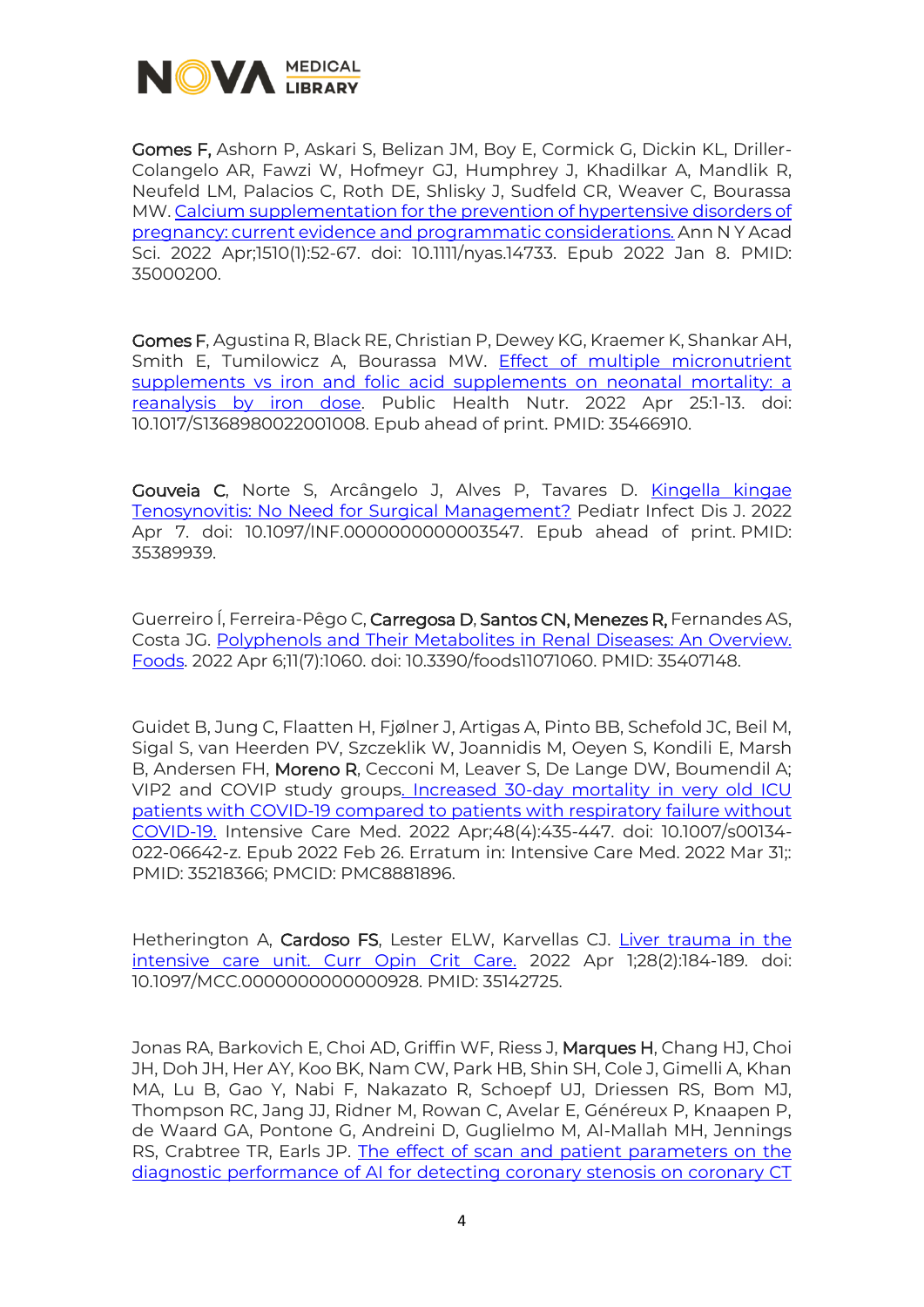

[angiography.](https://www.sciencedirect.com/science/article/pii/S0899707122000250?via%3Dihub) Clin Imaging. 2022 Apr;84:149-158. doi: 10.1016/j.clinimag.2022.01.016. Epub 2022 Feb 3. PMID: 35217284.

Kaegi-Braun N, Boesiger F, Tribolet P, Gomes F, Kutz A, Hoess C, Pavlicek V, Bilz S, Sigrist S, Brändle M, Henzen C, Thomann R, Rutishauser J, Aujesky D, Rodondi N, Donzé J, Stanga Z, Lobo DN, Cederholm T, Mueller B, Schuetz P. [Validation of modified GLIM criteria to predict adverse clinical outcome and](https://www.sciencedirect.com/science/article/pii/S0261561422000516?via%3Dihub)  [response to nutritional treatment: A secondary analysis of a randomized](https://www.sciencedirect.com/science/article/pii/S0261561422000516?via%3Dihub)  [clinical trial.](https://www.sciencedirect.com/science/article/pii/S0261561422000516?via%3Dihub) Clin Nutr. 2022 Apr;41(4):795-804. doi: 10.1016/j.clnu.2022.02.009. Epub 2022 Feb 17. PMID: 35263688.

Karademas EC, Simos P, Pat-Horenczyk R, Roziner I, Mazzocco K, Sousa B, Stamatakos G, Tsakou G, Cardoso F, Frasquilho D, Kolokotroni E, Marzorati C, Mattson J, Oliveira-Maia AJ, Perakis K, Pettini G, Vehmanen L, Poikonen-Saksela P. [The Interplay Between Trait Resilience and Coping Self-efficacy in](https://link.springer.com/article/10.1007/s10880-022-09872-x)  [Patients with Breast Cancer:](https://link.springer.com/article/10.1007/s10880-022-09872-x) An International Study. J Clin Psychol Med Settings. 2022 Apr 30. doi: 10.1007/s10880-022-09872-x. Epub ahead of print. PMID: 35488971.

Khaleva E, Knibb R, DunnGalvin A, Vazquez-Ortiz M, Comberiati P, Alviani C, Garriga-Baraut T, Gowland MH, Gore C, Angier E, Blumchen K, Duca B, Hox V, Jensen B, Mortz CG, Pite H, Pfaar O, Santos AF, Sanchez-Garcia S, Timmermans F, Roberts G. Perceptions of adolescents and young adults with allergy and/or asthma and their parents on [EAACI guideline recommendations about](https://onlinelibrary.wiley.com/doi/10.1111/all.15109)  [transitional care: A European survey.](https://onlinelibrary.wiley.com/doi/10.1111/all.15109) Allergy. 2022 Apr;77(4):1094-1104. doi: 10.1111/all.15109. Epub 2021 Nov 1. PMID: 34564855.

Lobato M, Gaspar-Marques J, Carreiro-Martins P, Leiria-Pinto P. [Secondary](https://www.sciencedirect.com/science/article/abs/pii/S1081120622000023?via%3Dihub)  [adrenal suppression related to high doses of inhaled corticosteroids in](https://www.sciencedirect.com/science/article/abs/pii/S1081120622000023?via%3Dihub)  [patients with severe asthma.](https://www.sciencedirect.com/science/article/abs/pii/S1081120622000023?via%3Dihub) Ann Allergy Asthma Immunol. 2022 Apr;128(4):464-466. doi: 10.1016/j.anai.2022.01.001. Epub 2022 Jan 8. PMID: 35007743.

Lopes D, Chumbinho B, Bandovas JP, Faria P, Espírito Santo C, Ferreira B, Val-Flores L, Pereira R, Germano N, Bento L. [Pancreatic stone protein as a](https://ccforum.biomedcentral.com/articles/10.1186/s13054-022-03953-x)  [biomarker of sepsis.](https://ccforum.biomedcentral.com/articles/10.1186/s13054-022-03953-x) Crit Care. 2022 Apr 8;26(1):100. doi: 10.1186/s13054-022- 03953-x. PMID: 35395859; PMCID: PMC8990498.

Maihofer AX, Choi KW, Coleman JRI, Daskalakis NP, Denckla CA, Ketema E, Morey RA, Polimanti R, Ratanatharathorn A, Torres K, Wingo AP, Zai CC, Aiello AE, Almli LM, Amstadter AB, Andersen SB, Andreassen OA, Arbisi PA, Ashley-Koch AE, Austin SB, Avdibegović E, Borglum AD, Babić D, Bækvad-Hansen M, Baker DG, Beckham JC, Bierut LJ, Bisson JI, Boks MP, Bolger EA, Bradley B,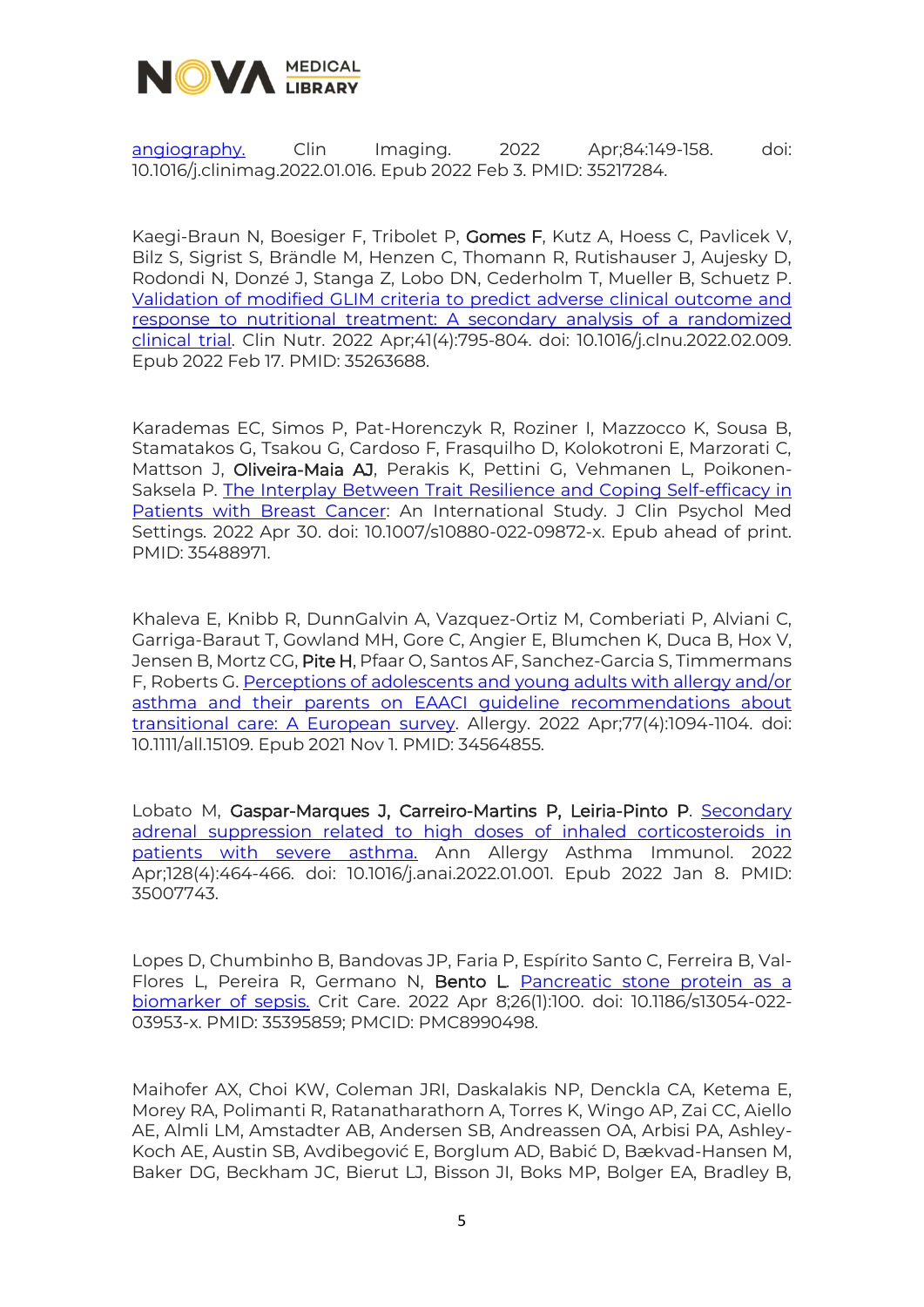

Brashear M, Breen G, Bryant RA, Bustamante AC, Bybjerg-Grauholm J, Calabrese JR, Caldas-de-Almeida JM, [...] Nievergelt CM. Enhancing Discovery [of Genetic Variants for Posttraumatic Stress Disorder Through Integration of](https://www.ncbi.nlm.nih.gov/pmc/articles/PMC8917986/)  [Quantitative Phenotypes and Trauma Exposure Information.](https://www.ncbi.nlm.nih.gov/pmc/articles/PMC8917986/) Biol Psychiatry. 2022 Apr 1;91(7):626-636. doi: 10.1016/j.biopsych.2021.09.020. Epub 2021 Sep 28. Erratum in: Biol Psychiatry. 2022 Apr 1;91(7):690. PMID: 34865855; PMCID: PMC8917986.

Maria ARJ, Cooper S, Glenton C, Lewin S, Meskell P, Suleman M, Shepperd S. Adults' views and experiences of vaccines developed in response to the COVID-19 pandemic: A qualitative evidence synthesis. [Cochrane Database](https://www.cochranelibrary.com/cdsr/doi/10.1002/14651858.CD015291/full)  [Syst Rev.](https://www.cochranelibrary.com/cdsr/doi/10.1002/14651858.CD015291/full) 2022 Apr 4; 4. DOI: 10.1002/14651858

Martin-Loeches I, Garduno A, Povoa P, Nseir S. Choosing antibiotic therapy for [severe community-acquired pneumonia.](https://journals.lww.com/co-infectiousdiseases/Abstract/2022/04000/Choosing_antibiotic_therapy_for_severe.11.aspx) Curr Opin Infect Dis. 2022 Apr 1;35(2):133-139. doi: 10.1097/QCO.0000000000000819. PMID: 35190510.

Mattila E, Horgan G, Palmeira AL, O'Driscoll R, Stubbs RJ, Heitmann BL, Marques MM. [Evaluation of the Immediate Effects of Web-Based Intervention](https://www.jmir.org/2022/4/e35614)  [Modules for Goals, Planning, and Coping Planning on Physical Activity:](https://www.jmir.org/2022/4/e35614)  [Secondary Analysis of a Randomized Controlled Trial on Weight Loss](https://www.jmir.org/2022/4/e35614)  [Maintenance.](https://www.jmir.org/2022/4/e35614) J Med Internet Res. 2022 Apr 14;24(4):e35614. doi: 10.2196/35614. PMID: 35436232.

Maulide Cane R, Chidassicua JB, Varandas L, Craveiro I. [Anemia in Pregnant](https://www.mdpi.com/1660-4601/19/8/4685)  [Women and Children Aged 6 to 59 Months Living in Mozambique and](https://www.mdpi.com/1660-4601/19/8/4685)  [Portugal: An Overview of Systematic Reviews.](https://www.mdpi.com/1660-4601/19/8/4685) Int J Environ Res Public Health. 2022 Apr 13;19(8):4685. doi: 10.3390/ijerph19084685. PMID: 35457552; PMCID: PMC9029497.

Michelet M, Selbaek G, Strand BH, Lund A, Engedal K, Bieber A, Gonçalves-Pereira M, Hopper L, Irving K, Jelley H, Marques MJ, Orrell M, Portolani DM, Sjölund BM, Sköldunger A, Stephan A, Verhey F, de Vugt M, Wolfs C, Woods B, Zanetti O, Bergh S; Actifcare Consortium. [Associations between unmet needs](https://www.tandfonline.com/doi/full/10.1080/13607863.2021.1910792)  [for daytime activities and company and scores on the Neuropsychiatric](https://www.tandfonline.com/doi/full/10.1080/13607863.2021.1910792)  [Inventory-Questionnaire in people with dementia: a longitudinal study.](https://www.tandfonline.com/doi/full/10.1080/13607863.2021.1910792) Aging Ment Health. 2022 Apr;26(4):725-734. doi: 10.1080/13607863.2021.1910792. Epub 2021 Apr 16. PMID: 33860718.

Moreiras H, Bento-Lopes L, Neto MV, Escrevente C, Cabaço LC, Hall MJ, Ramalho JS, Seabra MC, Barral DC. Melanocore [uptake by keratinocytes occurs through](https://onlinelibrary.wiley.com/doi/10.1111/tra.12843)  [phagocytosis and involves Protease-activated receptor-2 internalization.](https://onlinelibrary.wiley.com/doi/10.1111/tra.12843) Traffic. 2022 Apr 15. doi: 10.1111/tra.12843. Epub ahead of print. PMID: 35426185.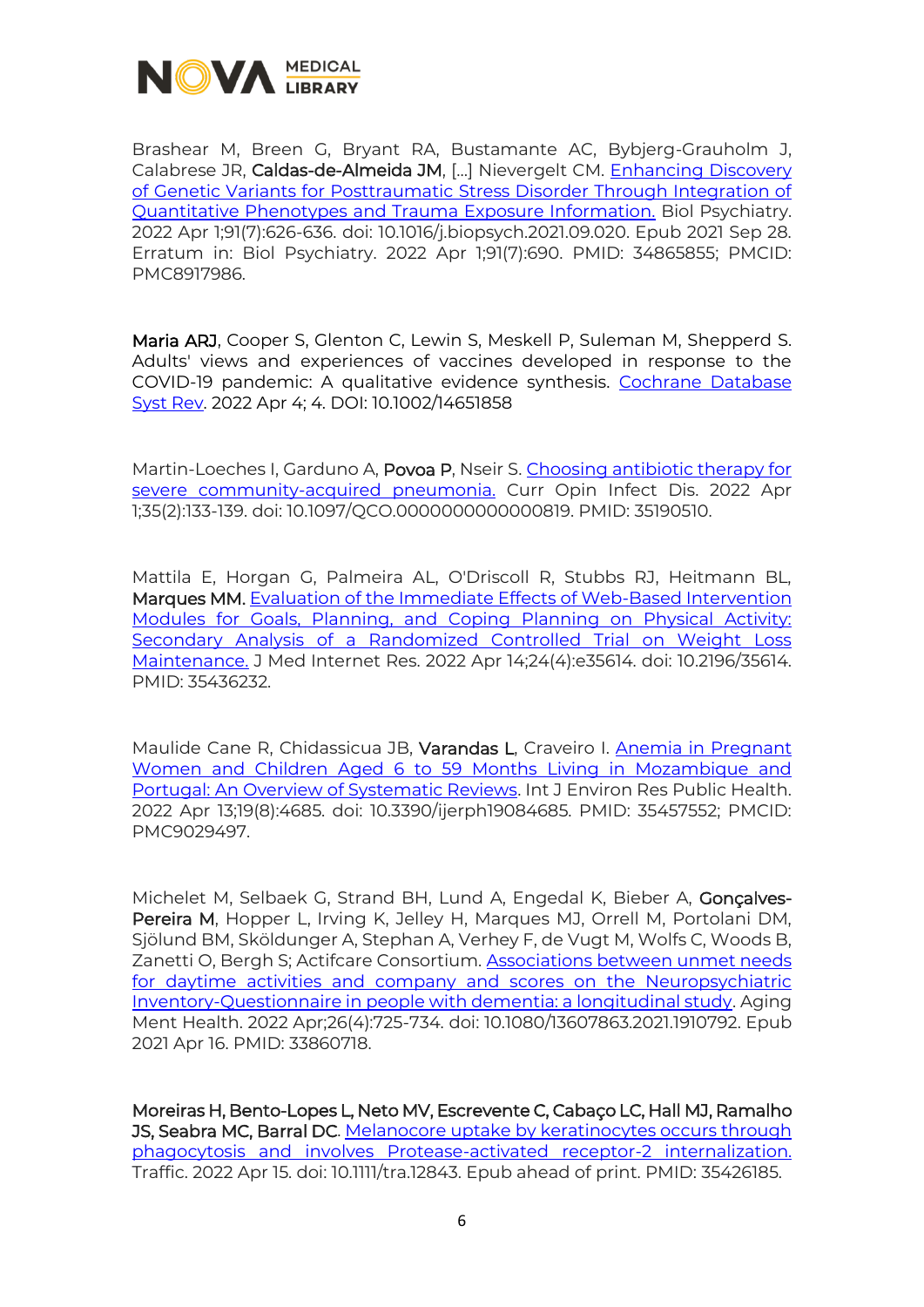

Oliveira CB, Marques C, Abreu R, Figueiredo P, Calhau C, Brito J, Sousa M. [Gut](https://onlinelibrary.wiley.com/doi/10.1111/sms.14096)  [microbiota of elite female football players is not altered during an official](https://onlinelibrary.wiley.com/doi/10.1111/sms.14096)  [international tournament.](https://onlinelibrary.wiley.com/doi/10.1111/sms.14096) Scand J Med Sci Sports. 2022 Apr;32 Suppl 1:62-72. doi: 10.1111/sms.14096. Epub 2021 Nov 19. PMID: 34779042.

Oliveira CB, Sousa M, Abreu R, Ferreira Â, Figueiredo P, Rago V, Teixeira VH, Brito J. [Dietary supplements usage by elite female football players: an](https://onlinelibrary.wiley.com/doi/10.1111/sms.14001)  [exploration of current practices.](https://onlinelibrary.wiley.com/doi/10.1111/sms.14001) Scand J Med Sci Sports. 2022 Apr;32 Suppl 1:73-80. doi: 10.1111/sms.14001. Epub 2021 Jun 20. PMID: 34087016.

Passos E, Pereira C, Gonçalves IO, Faria A, Ascensão A, Monteiro R, Magalhães J, Martins MJ. Physical exercise positively modulates nonalcoholic [steatohepatitis-related hepatic endoplasmic reticulum stress.](https://onlinelibrary.wiley.com/doi/10.1002/jcb.30250) J Cell Biochem. 2022 Apr 25. doi: 10.1002/jcb.30250. Epub ahead of print. PMID: 35467032.

Pinto D, Schmitt FC. [Immunohistochemistry Applied to Breast Cytological](https://www.karger.com/Article/FullText/522542)  [Material.](https://www.karger.com/Article/FullText/522542) Pathobiology. 2022 Apr 1:1-16. doi: 10.1159/000522542. Epub ahead of print. PMID: 35367980.

Podlesnikar T, Cardim N, Ajmone Marsan N, D'Andrea A, Cameli M, Popescu BA, Schulz-Menger J, Stankovic I, Toplisek J, Maurer G, Haugaa KH, Dweck MR. [EACVI survey on hypertrophic cardiomyopathy.](https://academic.oup.com/ehjcimaging/article/23/5/590/6484421?login=true) Eur Heart J Cardiovasc Imaging. 2022 Apr 18;23(5):590-597. doi: 10.1093/ehjci/jeab270. PMID: 34957501.

Potthoff S, Kwasnicka D, Avery L, Finch T, Gardner B, Hankonen N, Johnston D, Johnston M, Kok G, Lally P, Maniatopoulos G, Marques MM, McCleary N, Presseau J, Rapley T, Sanders T, Ten Hoor G, Vale L, Verplanken B, Grimshaw JM. [Changing healthcare professionals' non-reflective processes to improve](https://www.sciencedirect.com/science/article/pii/S0277953622001460?via%3Dihub)  [the quality of care.](https://www.sciencedirect.com/science/article/pii/S0277953622001460?via%3Dihub) Soc Sci Med. 2022 Apr;298:114840. doi: 10.1016/j.socscimed.2022.114840. Epub 2022 Feb 23. PMID: 35287065.

Rosa SA, Lopes LR, Branco L, Galrinho A, Fiarresga A, Thomas B, Brás P, Gonçalves A, Cardoso I, Papoila A, Alves M, Rio P, Cruz I, Selas M, Silva F, Silva A, Ferreira RC, Carmo MM. [Blunted coronary flow velocity](https://www.sciencedirect.com/science/article/pii/S0167527322005125?via%3Dihub) reserve is associated with impairment in systolic function and functional capacity in hypertrophic [cardiomyopathy.](https://www.sciencedirect.com/science/article/pii/S0167527322005125?via%3Dihub) Int J Cardiol. 2022 Apr 12:S0167-5273(22)00512-5. doi: 10.1016/j.ijcard.2022.04.032. Epub ahead of print. PMID: 35427701.

Rejano-Gordillo C, Ordiales-Talavero A, Nacarino-Palma A, Merino JM, González-Rico FJ, Fernández-Salguero PM. [Aryl Hydrocarbon Receptor: From](https://www.frontiersin.org/articles/10.3389/fcell.2022.884004/full)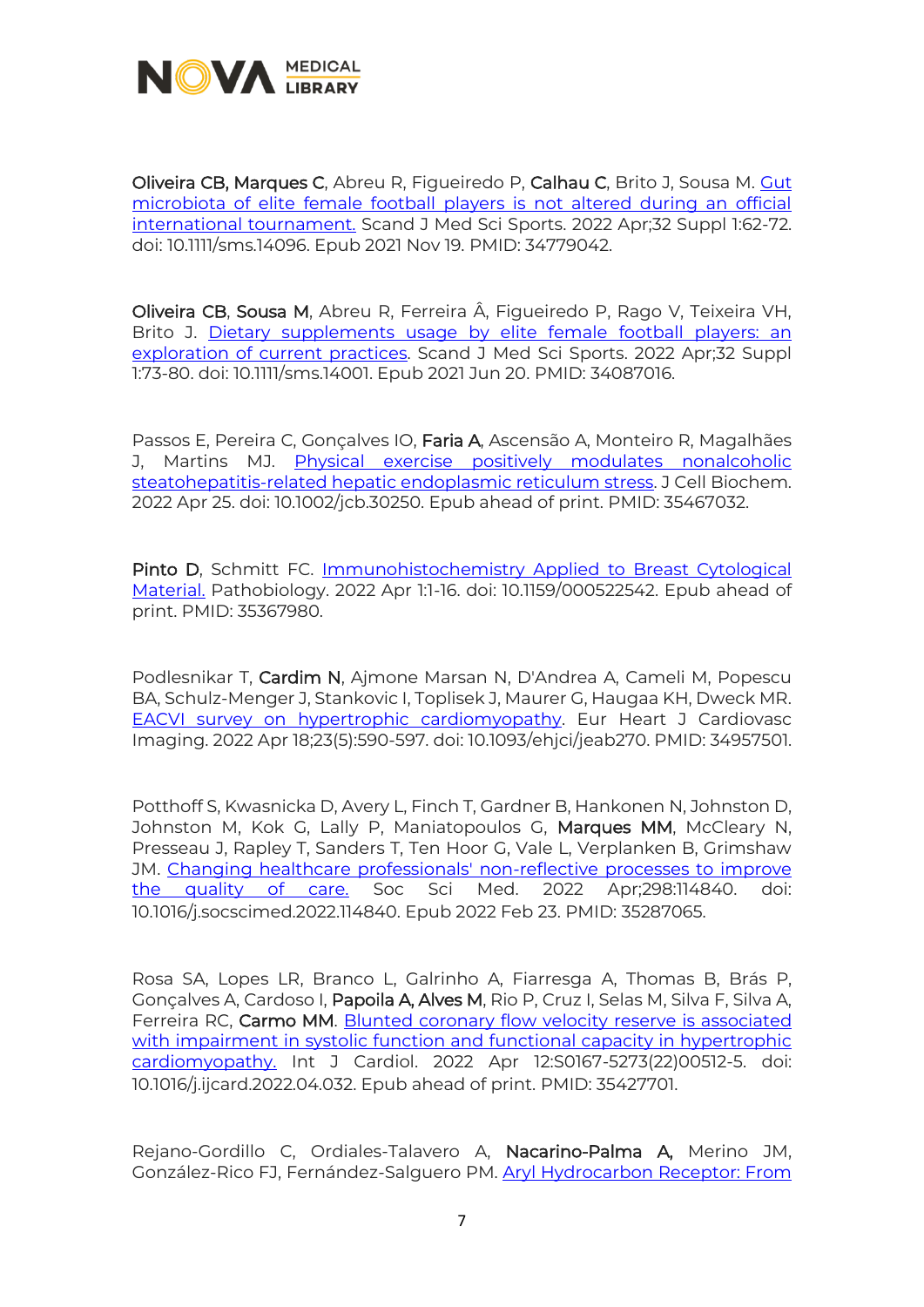

[Homeostasis to Tumor Progression.](https://www.frontiersin.org/articles/10.3389/fcell.2022.884004/full) Front Cell Dev Biol. 2022 Apr 7;10:884004. doi: 10.3389/fcell.2022.884004. PMID: 35465323; PMCID: PMC9022225.

Rouzé A, Martin-Loeches I, Povoa P, Makris D, Artigas A, Bouchereau M, Lambiotte F, Metzelard M, Cuchet P, Boulle Geronimi C, Labruyere M, Tamion F, Nyunga M, Luyt CE, Labreuche J, Pouly O, Bardin J, Saade A, Asfar P, Baudel JL, Beurton A, Garot D, Ioannidou I, Kreitmann L, Llitjos JF, Magira E, Mégarbane B, Meguerditchian D, Moglia E, Mekontso-Dessap A, Reignier J, Turpin M, Pierre A, Plantefeve G, Vinsonneau C, Floch PE, Weiss N, Ceccato A, Torres A, Duhamel A, Nseir S; coVAPid study Group. Correction to: Relationship [between SARS-CoV-2 infection and the incidence of ventilator-associated](https://www.ncbi.nlm.nih.gov/pmc/articles/PMC8611379/)  [lower respiratory tract infections: a European multicenter cohort study.](https://www.ncbi.nlm.nih.gov/pmc/articles/PMC8611379/) Intensive Care Med. 2022 Apr;48(4):514-515. doi: 10.1007/s00134-021-06588-8. Erratum for: Intensive Care Med. 2021 Feb;47(2):188-198. PMID: 34817634; PMCID: PMC8611379.

Valiengo L, Maia A, Cotovio G, Gordon PC, Brunoni AR, Forlenza OV, Oliveira-Maia AJ. [Repetitive Transcranial Magnetic Stimulation for Major Depressive](https://academic.oup.com/biomedgerontology/article-abstract/77/4/851/6357759?redirectedFrom=fulltext&login=true)  [Disorder in Older Adults: Systematic Review and Meta-analysis.](https://academic.oup.com/biomedgerontology/article-abstract/77/4/851/6357759?redirectedFrom=fulltext&login=true) J Gerontol A Biol Sci Med Sci. 2022 Apr 1;77(4):851-860. doi: 10.1093/gerona/glab235. PMID: 34432865.

Vekic J, Zeljkovic A, Stefanovic A, Bogavac-Stanojevic N, Ilias I, Silva-Nunes J, Stoian AP, Janez A, Rizzo M. [Novel Pharmaceutical and Nutraceutical-Based](https://www.mdpi.com/1999-4923/14/4/825)  [Approaches for Cardiovascular Diseases Prevention Targeting Atherogenic](https://www.mdpi.com/1999-4923/14/4/825)  [Small Dense LDL.](https://www.mdpi.com/1999-4923/14/4/825) Pharmaceutics. 2022 Apr 9;14(4):825. doi: 10.3390/pharmaceutics14040825. PMID: 35456658; PMCID: PMC9027611.

Wernly B, Rezar R, Flaatten H, Beil M, Fjølner J, Bruno RR, Artigas A, Pinto BB, Schefold JC, Kelm M, Sigal S, van Heerden PV, Szczeklik W, Elhadi M, Joannidis M, Oeyen S, Wolff G, Marsh B, Andersen FH, Moreno R, Leaver S, Wernly S, Boumendil A, De Lange DW, Guidet B, Jung C. [Variations in end-of-life care](https://onlinelibrary.wiley.com/doi/10.1111/joim.13492)  [practices in older critically ill patients with COVID-19 in Europe.](https://onlinelibrary.wiley.com/doi/10.1111/joim.13492) J Intern Med. 2022 Apr 5. doi: 10.1111/joim.13492. Epub ahead of print. PMID: 35398948.

Zhu R, Fogelholm M, Jalo E, Poppitt SD, Silvestre MP, Møller G, Huttunen-Lenz M, Stratton G, Sundvall J, Macdonald IA, Handjieva-Darlenska T, Handjiev S, Navas-Carretero S, Martinez JA, Muirhead R, Brand-Miller J, Raben A. [Animal](https://www.sciencedirect.com/science/article/pii/S0261561422000462?via%3Dihub)[based food choice and associations with long-term weight maintenance and](https://www.sciencedirect.com/science/article/pii/S0261561422000462?via%3Dihub)  [metabolic health after a large and rapid weight loss: The PREVIEW study.](https://www.sciencedirect.com/science/article/pii/S0261561422000462?via%3Dihub) Clin Nutr. 2022 Apr;41(4):817-828. doi: 10.1016/j.clnu.2022.02.002. Epub 2022 Feb 8. PMID: 35263691.